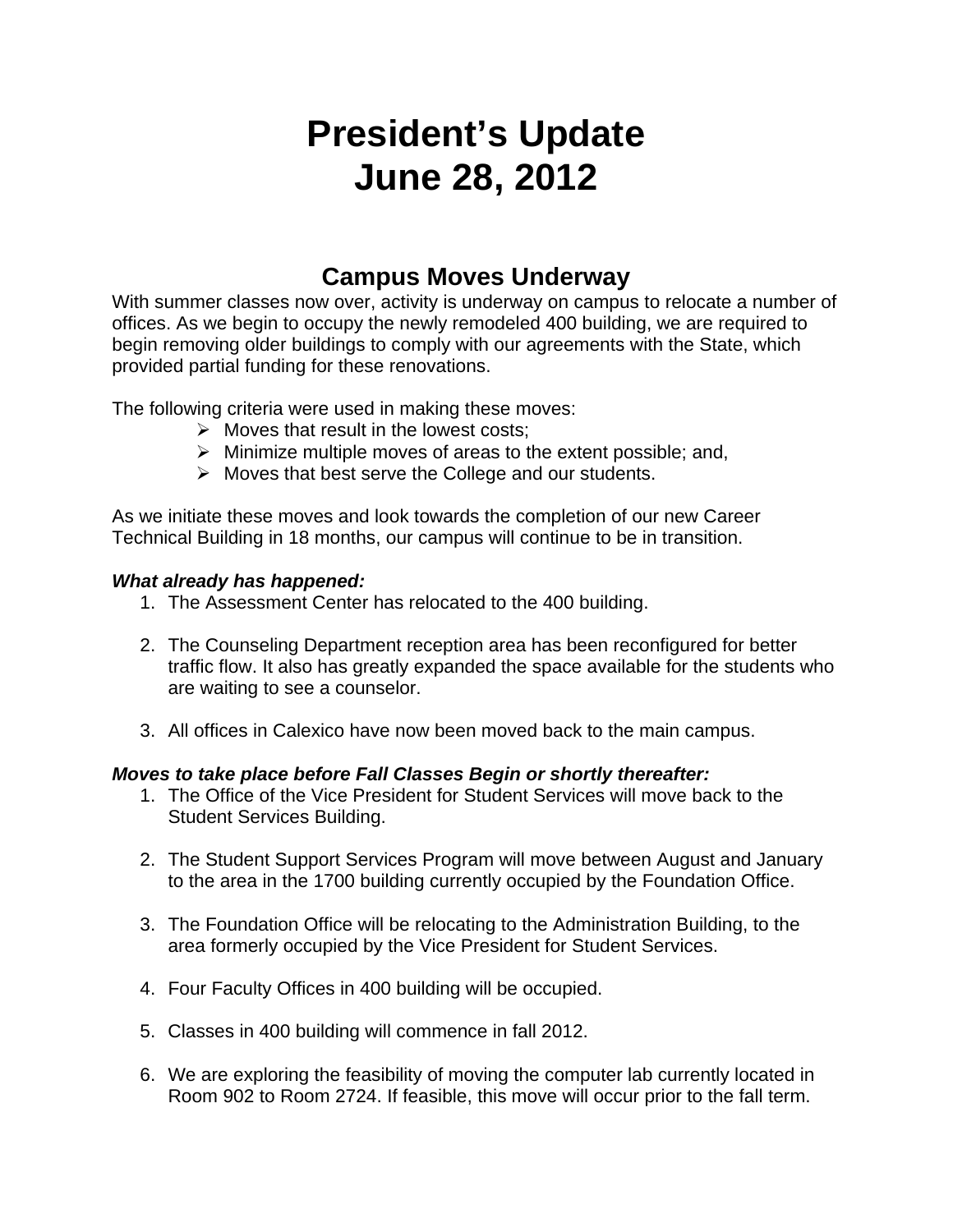7. The new transportation drop-off points will be placed in operation in August.

#### *Longer term moves:*

- 1. Talent Search and Upward Bound will stay in the old Assessment Center building until completion of the new CTE building. In the spring of 2014, when the new building is occupied, all TRIO programs (Talent Search, Upward Bound, and Student Support Services) will be located in the 1700 building.
- 2. The Dean of Workforce and Economic Development will relocate to the new CTE building.
- 3. Because the current 500 buildings must be removed by June 2013, Reprographics, Parking Control and Security will be relocating into the 900 building.
- 4. All of IT will be relocating into the 900 building.

As I mentioned above, this is a period of transition for our campus and we will do everything to make this as painless as possible. But in the end, our campus offices will be more conveniently located and we will be making maximum use of the new buildings that have been funded for us through our local bonds and State matching funds.

## **Redistricting Finalized**

Our redistricting has been finalized and filed with the County Registrar of Voters for implementation.

We will be implementing an outreach effort over the next several months to inform voters about their new districts. This will be in partnership with the county's own effort to inform voters about new polling places, etc.

Enhanced maps with magnification capability have been placed on the IVC website and are available at https://www.imperial.edu/about/college-governance/board-oftrustees/district-maps/ and we are working with the county to provide a complete database of all addresses in the district by trustee area. This will also be posted on our website.